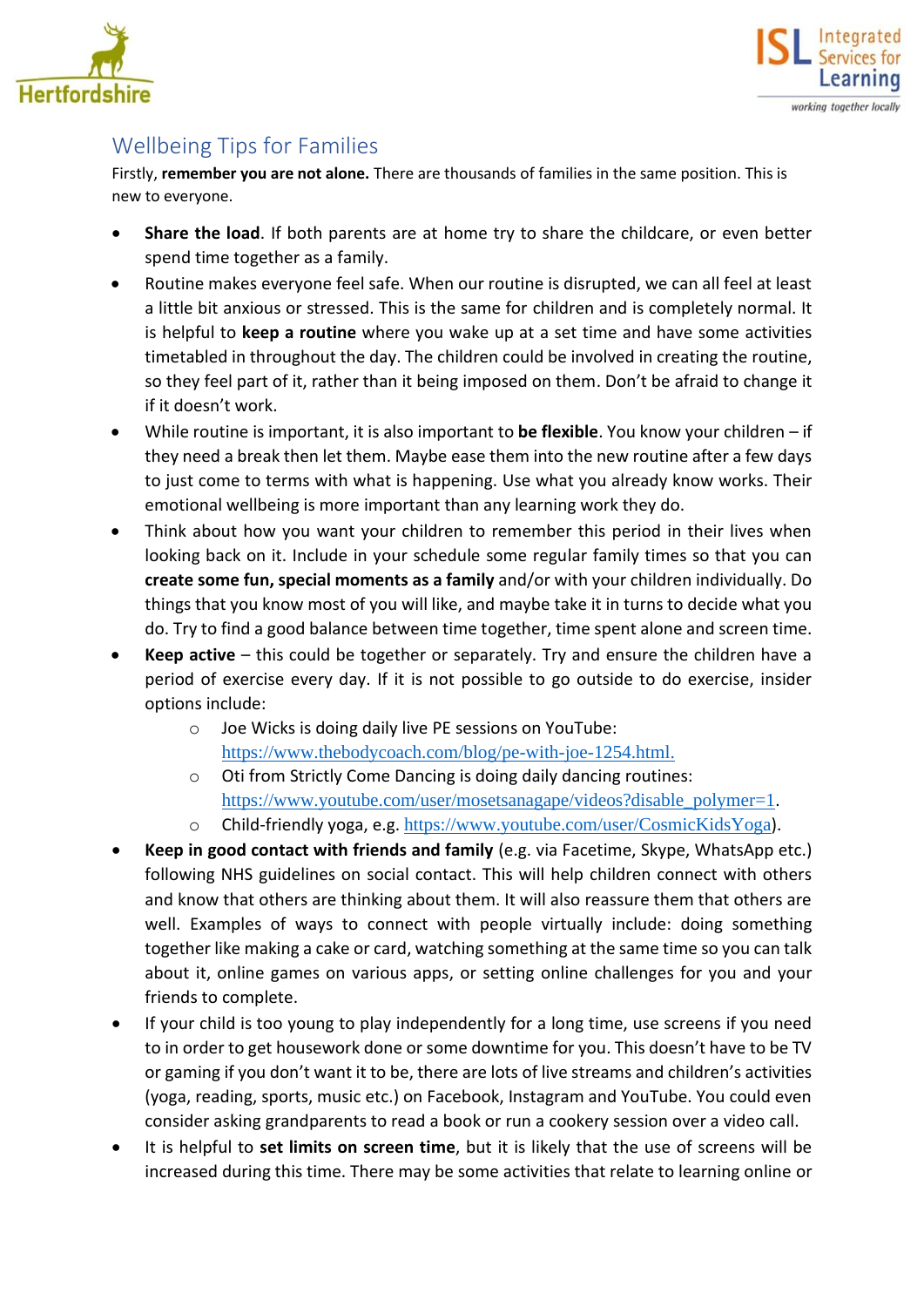using apps, but it is a good idea to keep this separate from their fun time and have rules around this. This may also involve ensuring appropriate content filters are on the devices and/or the use is supervised. There is a separate section on keeping safe online below.

- **Think about what you are grateful for** today and what went well. This could be something you achieved, something you enjoyed (e.g. the sunshine) or something another person did. It can be nice to look back at these individually or as a group. You can record this in different formats for example, a gratitude diary/journal, a gratitude wall or fridge or a gratitude jar. Information on how to start one is here: [https://coffeepancakesanddreams.com/2019/04/29/how-to-start-a-gratitude-journal-for](https://coffeepancakesanddreams.com/2019/04/29/how-to-start-a-gratitude-journal-for-kids-families/)[kids-families/](https://coffeepancakesanddreams.com/2019/04/29/how-to-start-a-gratitude-journal-for-kids-families/).
- Look after your own wellbeing. It is important for adults to look after themselves as much as possible so they can be there for their child to support them as best as they can. Being together all the time is intense, and time to recharge is absolutely necessary. You will need to **spend some just each day just for yourselves**. It may be helpful to make it obvious to the children when you are taking this time, e.g. by using a closed door with a sign on it, setting a specific time of day for no interruptions or wearing big earphones.

## Additional Resources

The British Psychological Society has produced information for those parents specifically with young babies during this time that may be helpful:

[https://www.bps.org.uk/blogs/guest/parenting-young-babies-whilst-self-isolating-and-social](https://www.bps.org.uk/blogs/guest/parenting-young-babies-whilst-self-isolating-and-social-distancing)[distancing](https://www.bps.org.uk/blogs/guest/parenting-young-babies-whilst-self-isolating-and-social-distancing).

Advice aimed at single parent families - [https://childmind.org/article/single-parenting-during](https://childmind.org/article/single-parenting-during-the-coronavirus-crisis/)[the-coronavirus-crisis/.](https://childmind.org/article/single-parenting-during-the-coronavirus-crisis/)

This website has a lot of information for parents of toddlers, including ways to talk to them about what is happening and activities you can do with them. It also has specific ideas for if you are separated from your child during this time:

<https://www.zerotothree.org/resources/3210-tips-for-families-coronavirus>.

This website has a lot of information to support routines and emotional wellbeing of children at home: [https://makesociallearningstick.com/keep-calm-and-structure-on-how-to](https://makesociallearningstick.com/keep-calm-and-structure-on-how-to-manage-emotions-and-build-structure-at-home-during-covid-19)[manage-emotions-and-build-structure-at-home-during-covid-19](https://makesociallearningstick.com/keep-calm-and-structure-on-how-to-manage-emotions-and-build-structure-at-home-during-covid-19).

Child Mind has a lot of information on supporting children and yourself: [https://childmind.org/coping-during-covid-19-resources-for-parents/.](https://childmind.org/coping-during-covid-19-resources-for-parents/)

This website is aimed at parents of children with special needs, but a lot of the information is applicable to anyone. Also includes an easy-read guide to coronavirus (see next section): [https://www.specialneedsjungle.com/calming-coronavirus-anxiety-children-everyone](https://www.specialneedsjungle.com/calming-coronavirus-anxiety-children-everyone-else/#Update)[else/#Update.](https://www.specialneedsjungle.com/calming-coronavirus-anxiety-children-everyone-else/#Update)

Health for Kids / Teens cover subjects that promote a healthy body and mind. All of the content has been produced by school nurses, a whole range of other health and wellbeing experts, and most importantly young people. Ages 11-19: